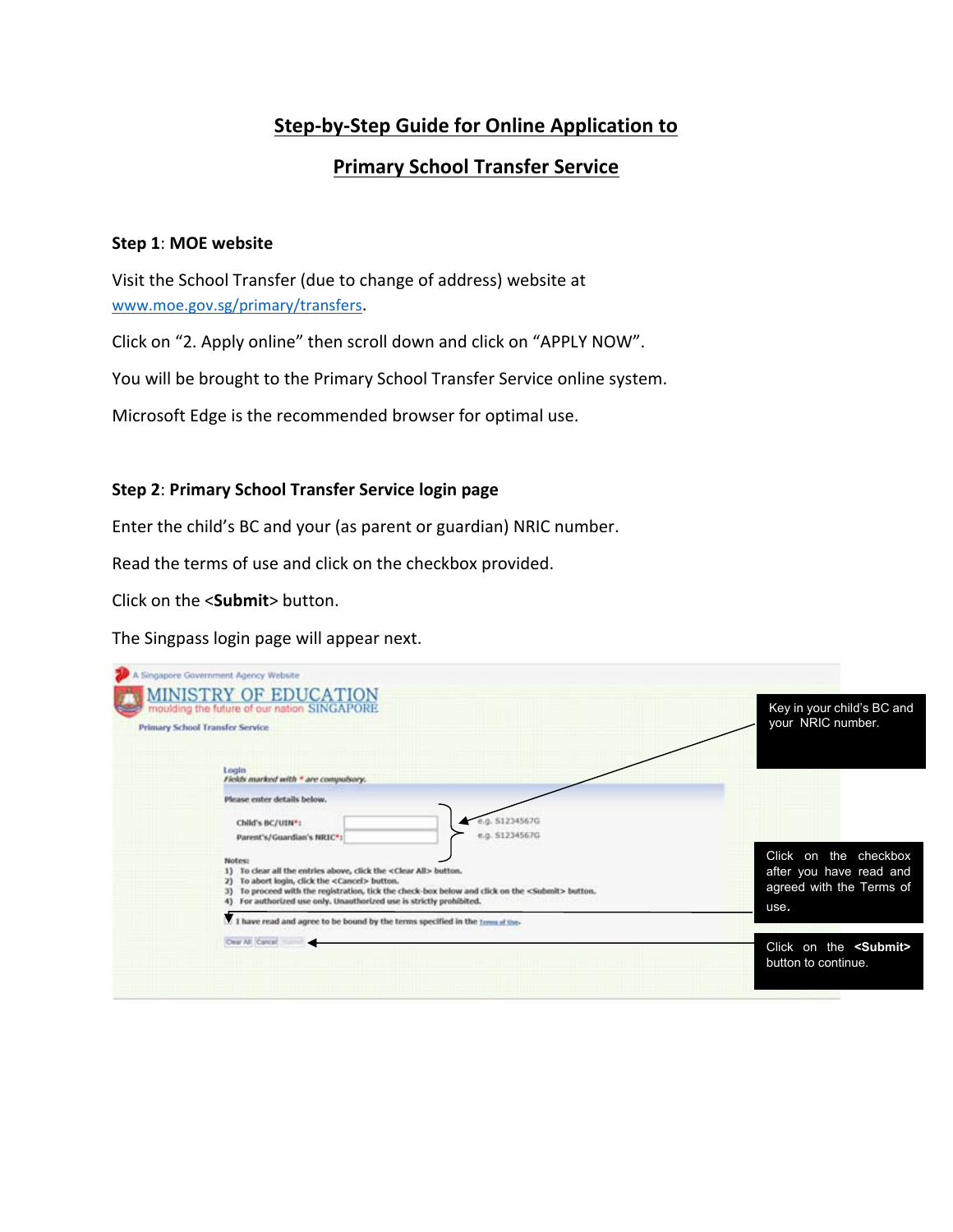### **Step 3**: **Singpass login page**

Log in with your Singpass, to start submitting your application.



### **Step 4: Registration page**

You are advised to complete each step within 15 minutes. If you exceed 15 minutes, you will be automatically logged off from the system.

You have to:

- Select the child/children applying for the Primary School Transfer Service (**Note**: Only those eligible for this service will be displayed.)
- Select your marital status
- Select the address to be used (Registered Address, Intended Address or Caregiver Address) and enter address, if required
- Enter your local mobile contact number and an alternative contact number

Click on the <**Next**> button to proceed with the application.

A pop‐up box to confirm that you have relocated to another address and you are not able to indicate your choice of school will appear.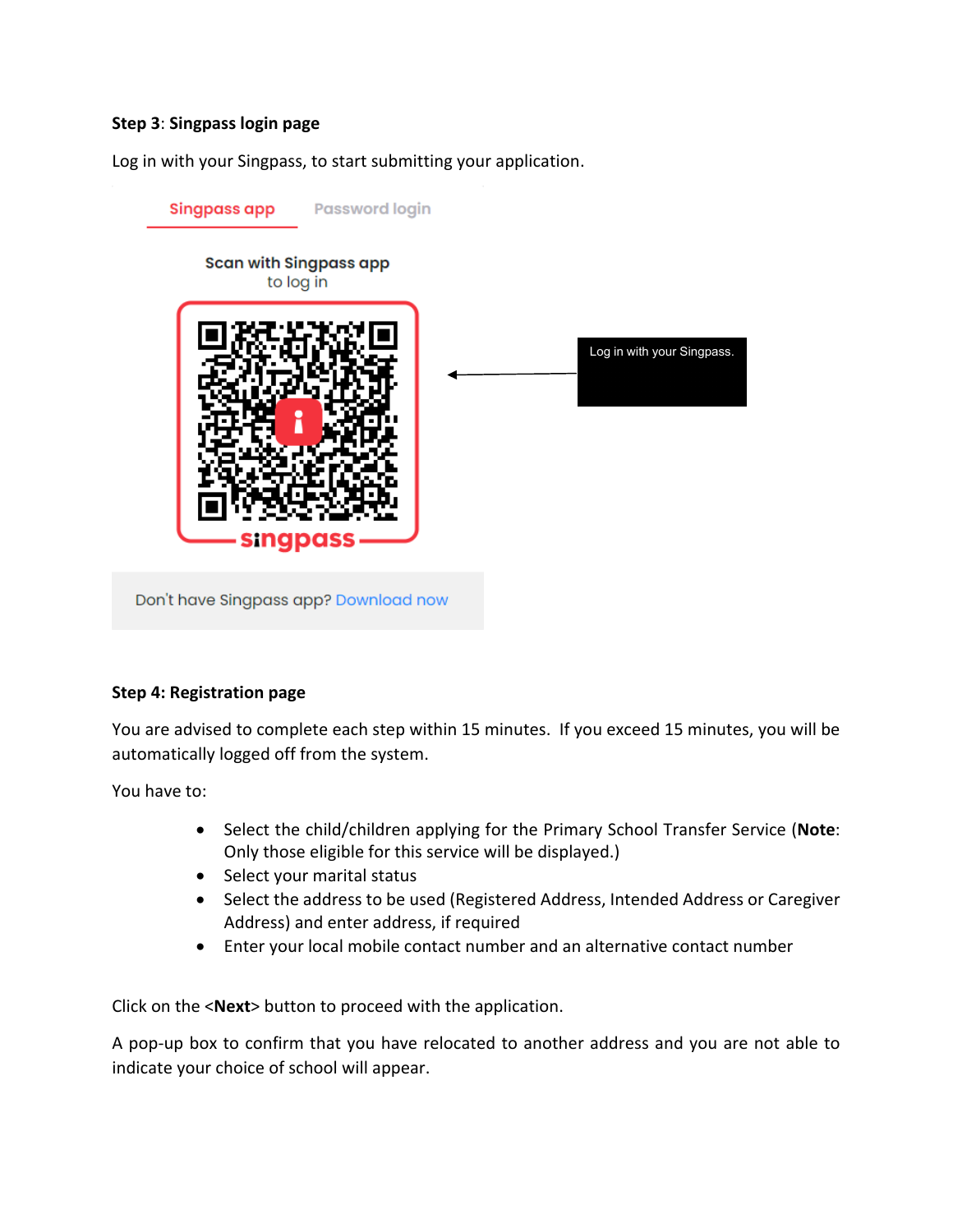| Step 1<br>Registration                                                                                                                          | Step <sub>2</sub><br>Declaration | Step 3<br>View/Print Acknowledgement Slip                                                                                                 |
|-------------------------------------------------------------------------------------------------------------------------------------------------|----------------------------------|-------------------------------------------------------------------------------------------------------------------------------------------|
|                                                                                                                                                 |                                  |                                                                                                                                           |
| Notice:                                                                                                                                         |                                  | 1) You have 15 minutes to complete each step. After which, you will be automatically logged out from the system.                          |
|                                                                                                                                                 |                                  | 2) Do not use your browser's <back>, <forward> or <refresh> buttons. Please use the buttons below to navigate.</refresh></forward></back> |
| Fields marked with * are compulsory.<br><b>PART 1 - CHILD'S PARTICULARS</b><br>Note:<br>1) Select at least 1 child to complete the application. |                                  |                                                                                                                                           |
| Multiple children application is possible in one application.<br>2)                                                                             |                                  | 3) For child that is not on the list, please approach your child's current school for assistance.<br>Click on the checkbox to             |
| S/NO.<br><b>CHILD'S BC/UIN</b>                                                                                                                  | <b>CHILD'S NAME</b>              | select your child/children                                                                                                                |
| 11<br>T0000000C<br>$2 -$<br>T1000000C                                                                                                           | Name<br>Name                     | who are applying for<br>Primary School Transfer                                                                                           |
|                                                                                                                                                 |                                  | Service.                                                                                                                                  |
| <b>PART 2 - APPLICANT'S PARTICULARS</b>                                                                                                         |                                  |                                                                                                                                           |
| Father's NRIC/UIN:                                                                                                                              | S1300000C                        |                                                                                                                                           |
| <b>Father's Name:</b><br>Maritial Status*:                                                                                                      | Name                             | Select your marital status.                                                                                                               |
|                                                                                                                                                 | Married -                        |                                                                                                                                           |
| <b>PART 3 - ADDRESS TO BE USED FOR APPLICATION</b>                                                                                              |                                  |                                                                                                                                           |
| Note:                                                                                                                                           |                                  |                                                                                                                                           |
| 1) Select an address to be used for the application.<br>Registered address(As per NRIC)                                                         |                                  |                                                                                                                                           |
| Please enter the details below.                                                                                                                 |                                  |                                                                                                                                           |
| Postal Code":                                                                                                                                   |                                  |                                                                                                                                           |
| Blk/House No.":                                                                                                                                 |                                  |                                                                                                                                           |
|                                                                                                                                                 |                                  |                                                                                                                                           |
| Floor - Unit No.:                                                                                                                               |                                  |                                                                                                                                           |
| Street Name*:                                                                                                                                   |                                  |                                                                                                                                           |
| <b>• Intended Address</b>                                                                                                                       |                                  |                                                                                                                                           |
|                                                                                                                                                 |                                  | You may apply for transfer for your child using the address you are moving to (i.e. intended address).                                    |
| Postal Code <sup>*</sup> :                                                                                                                      | 000000                           | Click on the radio button to                                                                                                              |
| Blk/House No.*:                                                                                                                                 | 000                              | select the address to be                                                                                                                  |
| Floor - Unit No.:                                                                                                                               | # 180                            | used. Enter address, if<br>557<br>required.                                                                                               |
| Street Name*:                                                                                                                                   | YYYYY AVENUE 00                  |                                                                                                                                           |
| <b>Caregiver Address</b>                                                                                                                        |                                  | You may apply for transfer using the caregiver's address if your child is currently being looked after by the caregiver. You will         |
| Postal Code":                                                                                                                                   |                                  | be required to produce the NRIC of the caregiver at the current school after an offer has been made.                                      |
| Blk/House No. <sup>*</sup> :                                                                                                                    |                                  |                                                                                                                                           |
| <b>Floor - Unit No.:</b>                                                                                                                        |                                  |                                                                                                                                           |
| Street Name*:                                                                                                                                   |                                  |                                                                                                                                           |
| Local Mobile/Contact Number*:                                                                                                                   |                                  |                                                                                                                                           |
|                                                                                                                                                 | 88888888                         | (Your application outcome will be sent via SMS to this mobile number<br>Enter<br>your<br>contact                                          |
| Local Alternate Contact Number: 61234567                                                                                                        |                                  | numbers.                                                                                                                                  |
| Notes:                                                                                                                                          |                                  |                                                                                                                                           |
|                                                                                                                                                 |                                  | 1) If you click <logout saving="" without=""> button, the above information will not be saved.</logout>                                   |
| 2) To continue to the next step, click <next> button.</next>                                                                                    |                                  |                                                                                                                                           |
|                                                                                                                                                 |                                  |                                                                                                                                           |
| Logout Without Saving<br>Next -                                                                                                                 |                                  | Click on the<br><next><br/>button to proceed with the</next>                                                                              |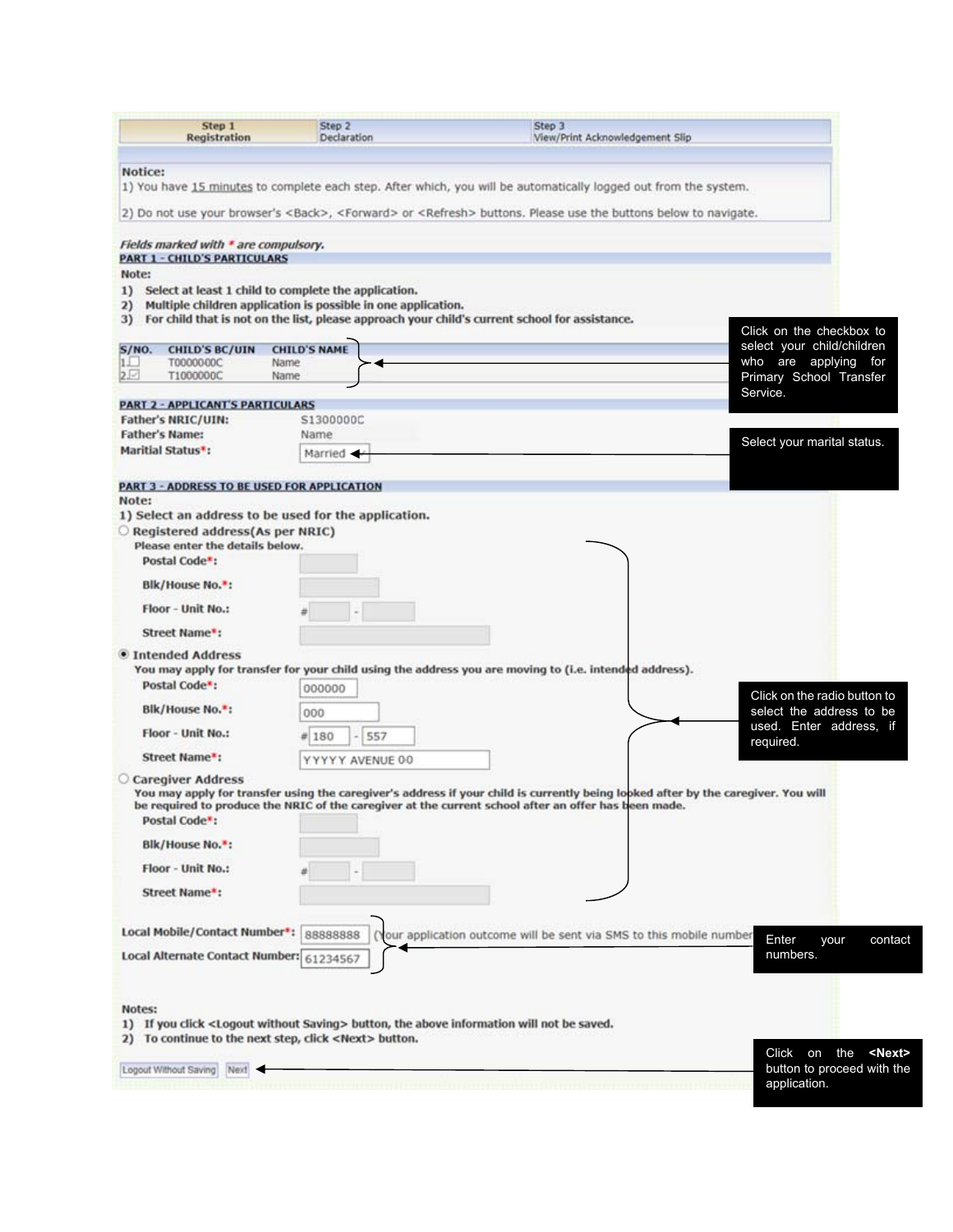## **Step 5: Pop‐up box**

Click on **<OK>** to proceed. The confirmation/declaration page will appear next.

Click **<Cancel>** to amend the information entered earlier on.

|                                                                                                                                                                                                                                                                                                 |        | × |                                                         |
|-------------------------------------------------------------------------------------------------------------------------------------------------------------------------------------------------------------------------------------------------------------------------------------------------|--------|---|---------------------------------------------------------|
| This site says                                                                                                                                                                                                                                                                                  |        |   |                                                         |
| I confirm that I have relocated to a new residential address. I<br>am aware that I am not able to indicate my choice of school<br>and the child/children will be offered a school nearer to my<br>new residential address with available vacancies.<br>Don't let this page create more messages |        |   |                                                         |
| OK                                                                                                                                                                                                                                                                                              | Cancel |   | Click on the <ok> or<br/><cancel> button.</cancel></ok> |
|                                                                                                                                                                                                                                                                                                 |        |   |                                                         |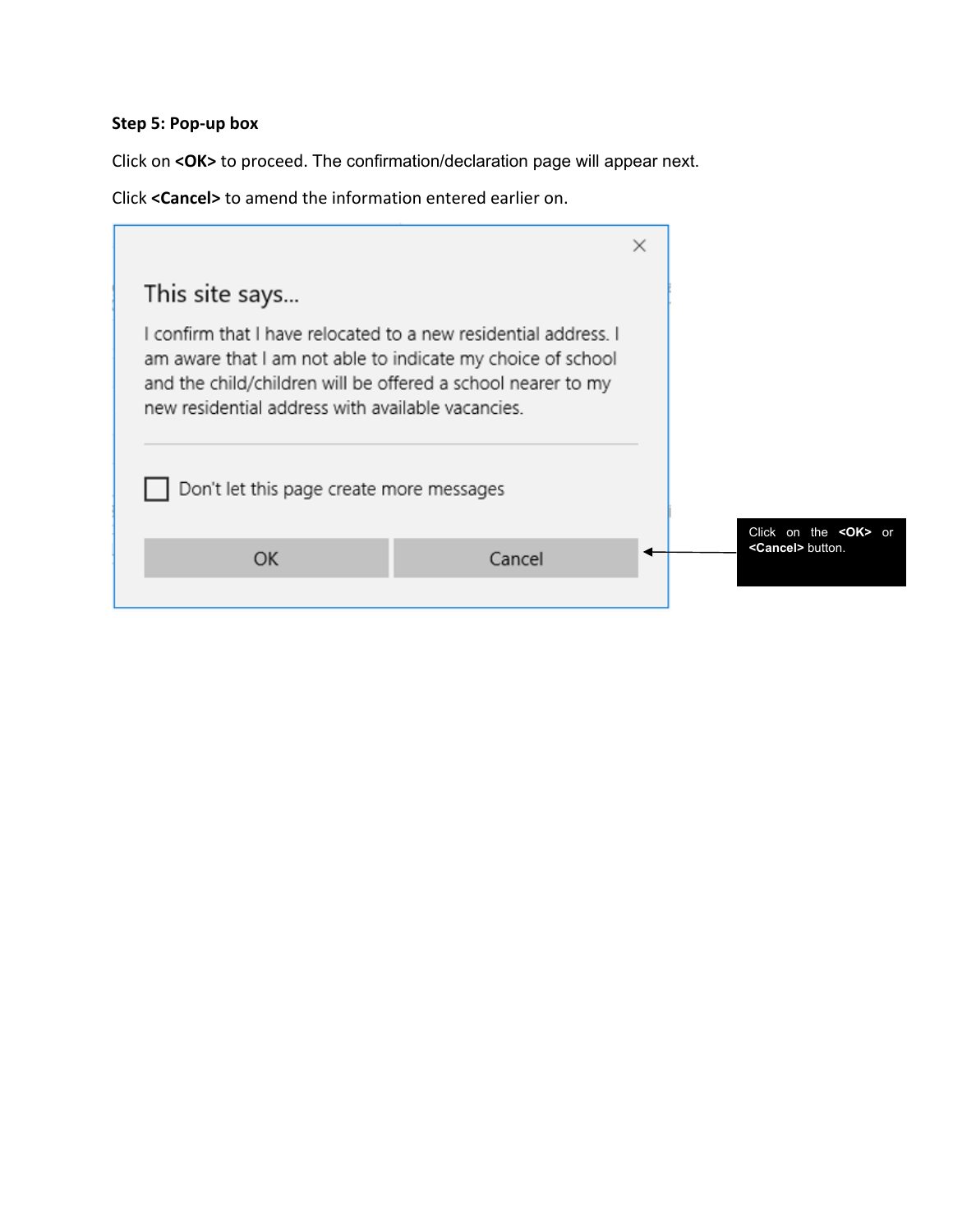### **Step 6: Confirmation/Declaration page**

Please check and confirm all the details in the declaration page.

To make changes to the application, click on the <**Previous**> button and you will return to the registration page.

If all details are correct, read and click on the checkbox if you agree to the notes.

Click on the <**Submit**> button to complete this application. The acknowledgement page will appear next.

| Step 1<br>Registration                             |                                                                                                                                                                                                                                                               | Step 2<br>Declaration | Step 3<br>View/Print Acknowledgement Slip                                                                                                                                                                                                                                                                                                        |                                                  |
|----------------------------------------------------|---------------------------------------------------------------------------------------------------------------------------------------------------------------------------------------------------------------------------------------------------------------|-----------------------|--------------------------------------------------------------------------------------------------------------------------------------------------------------------------------------------------------------------------------------------------------------------------------------------------------------------------------------------------|--------------------------------------------------|
| Notice:                                            |                                                                                                                                                                                                                                                               |                       |                                                                                                                                                                                                                                                                                                                                                  |                                                  |
|                                                    | 1) You have 15 minutes to complete each step. After which, you will be automatically logged out from the system.<br>2) Do not use your browser's <back>, <forward> or <refresh> buttons. Please use the buttons below to navigate.</refresh></forward></back> |                       |                                                                                                                                                                                                                                                                                                                                                  |                                                  |
|                                                    |                                                                                                                                                                                                                                                               |                       |                                                                                                                                                                                                                                                                                                                                                  |                                                  |
| <b>PART 1 - CHILD'S PARTICULARS</b>                |                                                                                                                                                                                                                                                               |                       |                                                                                                                                                                                                                                                                                                                                                  |                                                  |
| CHILD'S BC/UIN CHILD'S NAME<br>S/NO.<br>T1000000C  | Name                                                                                                                                                                                                                                                          |                       |                                                                                                                                                                                                                                                                                                                                                  |                                                  |
| <b>PART 2 - APPLICANT'S PARTICULARS</b>            |                                                                                                                                                                                                                                                               |                       |                                                                                                                                                                                                                                                                                                                                                  |                                                  |
| Father's NRIC/UIN:                                 | \$1300000C                                                                                                                                                                                                                                                    |                       |                                                                                                                                                                                                                                                                                                                                                  |                                                  |
| <b>Father's Name:</b>                              | Name                                                                                                                                                                                                                                                          |                       |                                                                                                                                                                                                                                                                                                                                                  |                                                  |
| <b>Maritial Status:</b>                            | Married                                                                                                                                                                                                                                                       |                       |                                                                                                                                                                                                                                                                                                                                                  | Verify all details in this                       |
| PART 3 - ADDRESS TO BE USED FOR APPLICATION        |                                                                                                                                                                                                                                                               |                       |                                                                                                                                                                                                                                                                                                                                                  | page.                                            |
| <b>Address Selected:</b>                           | <b>Intended Address</b>                                                                                                                                                                                                                                       |                       |                                                                                                                                                                                                                                                                                                                                                  |                                                  |
| <b>Blk/House No.:</b>                              | 0.00                                                                                                                                                                                                                                                          |                       |                                                                                                                                                                                                                                                                                                                                                  |                                                  |
| Floor - Unit No.:                                  | #180-557                                                                                                                                                                                                                                                      |                       |                                                                                                                                                                                                                                                                                                                                                  |                                                  |
| <b>Street Name:</b>                                | YYYYY AVENUE 00                                                                                                                                                                                                                                               |                       |                                                                                                                                                                                                                                                                                                                                                  |                                                  |
| Postal Code:                                       | 000000                                                                                                                                                                                                                                                        |                       |                                                                                                                                                                                                                                                                                                                                                  |                                                  |
|                                                    | Local Mobile/Contact Number: 88888888 (Your application outcome will be sent via SMS to this mobile number.)                                                                                                                                                  |                       |                                                                                                                                                                                                                                                                                                                                                  |                                                  |
| Local Alternate Contact Number: 61234567           |                                                                                                                                                                                                                                                               |                       |                                                                                                                                                                                                                                                                                                                                                  |                                                  |
| \$5,000 or both imprisonment and fine.             |                                                                                                                                                                                                                                                               |                       | If declare that the information furnished in this form is correct and true. I understand that providing any false information is a criminal offence and punishable under<br>Section 182 of the Penal Code, Chapter 224 of the Statutes of Singapore and the punishment for such an offence is imprisonment for up to one year or a fine of up to |                                                  |
|                                                    |                                                                                                                                                                                                                                                               |                       | . By submitting this application form, I hereby give my consent to the Government of Singapore to collect, use, and / or disclose any personal data, which I have<br>provided in the application form, or which can be obtained by the Government of Singapore may deem necessary, for the purpose of assessing my application.                  |                                                  |
| with him / her.                                    |                                                                                                                                                                                                                                                               |                       | In making this application, I understand that should the other parents / legal guardian have any basis to contest this arrangement in the future, I will resolve the issue                                                                                                                                                                       |                                                  |
|                                                    |                                                                                                                                                                                                                                                               |                       | I accept that the provision of any false information in this form will result in my child being removed from the allocated school and enrolled in such other school as may                                                                                                                                                                       |                                                  |
| be determined by the Ministry of Education.        |                                                                                                                                                                                                                                                               |                       |                                                                                                                                                                                                                                                                                                                                                  | Click on the checkbox<br>after you have read and |
| EI have read and agree with the above information. |                                                                                                                                                                                                                                                               |                       |                                                                                                                                                                                                                                                                                                                                                  | agreed with the above                            |
| Notes:                                             | 1) If you wish to make changes to the above information, please click <previous> button.</previous>                                                                                                                                                           |                       |                                                                                                                                                                                                                                                                                                                                                  | information.                                     |
|                                                    | 2) If you click <logout saving="" without=""> button, the above information will not be saved.</logout>                                                                                                                                                       |                       | 3) If the above information is correct and you wish to submit this application, please ensure the checkbox is ticked. Please click <submit> button to submit this application.</submit>                                                                                                                                                          |                                                  |
|                                                    |                                                                                                                                                                                                                                                               |                       |                                                                                                                                                                                                                                                                                                                                                  |                                                  |
| Previous: Logout Without Saving Submit.            |                                                                                                                                                                                                                                                               |                       |                                                                                                                                                                                                                                                                                                                                                  | Once confirmed, click on                         |
|                                                    |                                                                                                                                                                                                                                                               |                       |                                                                                                                                                                                                                                                                                                                                                  | the <submit> button to</submit>                  |
|                                                    |                                                                                                                                                                                                                                                               |                       |                                                                                                                                                                                                                                                                                                                                                  | submit your application.                         |
|                                                    |                                                                                                                                                                                                                                                               |                       |                                                                                                                                                                                                                                                                                                                                                  |                                                  |